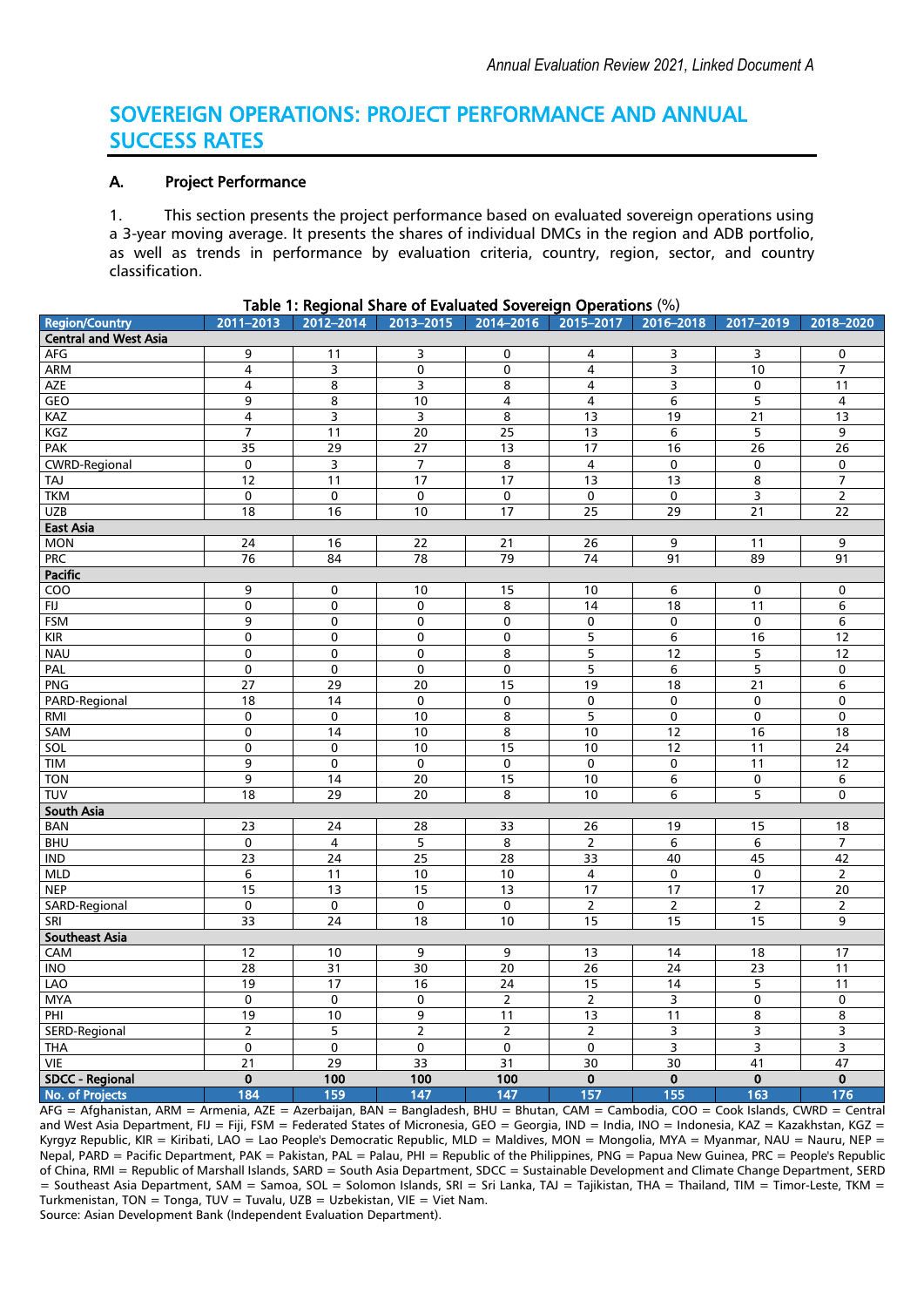| <b>Region/Country</b>        |                | rable 2. Share or Evaluated Sovereign Operations in ADD Total (70)<br>2011-2013 2012-2014 2013-2015 |                                |                     | 2014-2016 2015-2017 2016-2018 2017-2019 |                   |                    | 2018-2020                      |
|------------------------------|----------------|-----------------------------------------------------------------------------------------------------|--------------------------------|---------------------|-----------------------------------------|-------------------|--------------------|--------------------------------|
| <b>Central and West Asia</b> |                |                                                                                                     |                                | 16                  | 15                                      | 20                |                    | 26                             |
| AFG                          | 31             | 24                                                                                                  | 20<br>1                        | $\mathbf 0$         | 1                                       | 1                 | 24<br>$\mathbf{1}$ | $\mathbf 0$                    |
|                              | 3              | 3                                                                                                   |                                |                     |                                         |                   | $\overline{2}$     | $\overline{2}$                 |
| ARM                          | 1              | $\mathbf{1}$                                                                                        | 0                              | $\mathbf 0$         | 1                                       | 1                 |                    | $\overline{3}$                 |
| AZE                          | 1<br>3         | $\mathbf 2$                                                                                         | $\mathbf{1}$                   | 1                   | $\mathbf{1}$                            | $\mathbf{1}$      | $\mathbf 0$        |                                |
| GEO                          | $\mathbf{1}$   | $\overline{2}$<br>$\mathbf{1}$                                                                      | $\overline{2}$<br>$\mathbf{1}$ | $\mathbf{1}$        | $\mathbf{1}$<br>$\overline{2}$          | $\mathbf{1}$<br>4 | $\mathbf{1}$<br>5  | $\mathbf{1}$<br>$\overline{3}$ |
| KAZ                          | $\overline{2}$ |                                                                                                     |                                | $\mathbf{1}$        |                                         |                   |                    | $\overline{2}$                 |
| KGZ                          | 11             | 3<br>$\overline{7}$                                                                                 | 4<br>5                         | 4<br>$\overline{2}$ | $\mathbf 2$<br>3                        | 1<br>3            | 1                  | 7                              |
| PAK<br><b>CWRD-Regional</b>  | 0              | $\mathbf{1}$                                                                                        | $\mathbf{1}$                   | $\mathbf{1}$        | $\mathbf{1}$                            | 0                 | 6<br>$\mathbf 0$   | $\pmb{0}$                      |
| TAJ                          | 4              | 3                                                                                                   | 3                              | 3                   | $\overline{2}$                          | 3                 | $\mathbf 2$        | $\overline{2}$                 |
| <b>TKM</b>                   | 0              | $\pmb{0}$                                                                                           | $\pmb{0}$                      | $\pmb{0}$           | $\pmb{0}$                               | 0                 | $\mathbf{1}$       | $\mathbf{1}$                   |
| <b>UZB</b>                   | 5              | $\overline{\mathbf{4}}$                                                                             | $\overline{2}$                 | 3                   | $\overline{4}$                          | 6                 | 5                  | 6                              |
| <b>East Asia</b>             | 14             | 16                                                                                                  | 16                             | 16                  | 12                                      | 15                | 12                 | 13                             |
| <b>MON</b>                   | 3              | 3                                                                                                   | 3                              | 3                   | 3                                       | $\mathbf{1}$      | $\mathbf{1}$       | 1                              |
| <b>PRC</b>                   | 10             | 13                                                                                                  | 12                             | 13                  | 9                                       | 14                | 10                 | 11                             |
| Pacific                      | 6              | 4                                                                                                   | $\overline{\mathbf{z}}$        | 9                   | 13                                      | 11                | 12                 | 10                             |
| COO                          | $\mathbf{1}$   | 0                                                                                                   | $\mathbf{1}$                   | $\mathbf{1}$        | $\mathbf{1}$                            | $\mathbf{1}$      | $\pmb{0}$          | $\pmb{0}$                      |
| <b>FIJ</b>                   | 0              | 0                                                                                                   | 0                              | $\mathbf{1}$        | $\overline{2}$                          | $\overline{2}$    | $\mathbf{1}$       | $\mathbf{1}$                   |
| <b>FSM</b>                   | 1              | 0                                                                                                   | 0                              | $\mathbf 0$         | $\pmb{0}$                               | 0                 | 0                  | 1                              |
| <b>KIR</b>                   | 0              | 0                                                                                                   | 0                              | $\mathbf 0$         | $\mathbf{1}$                            | $\mathbf{1}$      | $\overline{2}$     | 1                              |
| <b>NAU</b>                   | 0              | 0                                                                                                   | 0                              | 1                   | 1                                       | 1                 | 1                  | 1                              |
| PAL                          | 0              | 0                                                                                                   | 0                              | 0                   | 1                                       | 1                 | 1                  | 0                              |
| <b>PNG</b>                   | $\overline{2}$ | $\mathbf{1}$                                                                                        | $\mathbf{1}$                   | $\mathbf{1}$        | 3                                       | $\overline{2}$    | $\mathbf 2$        | 1                              |
| PARD-Regional                | 1              | $\mathbf{1}$                                                                                        | 0                              | $\mathbf 0$         | 0                                       | 0                 | 0                  | $\mathbf 0$                    |
| RMI                          | 0              | $\pmb{0}$                                                                                           | $\mathbf{1}$                   | 1                   | $\mathbf{1}$                            | 0                 | $\pmb{0}$          | $\pmb{0}$                      |
| SAM                          | 0              | $\overline{1}$                                                                                      | $\mathbf{1}$                   | 1                   | $\mathbf{1}$                            | $\overline{1}$    | $\overline{2}$     | $\overline{2}$                 |
| SOL                          | 0              | 0                                                                                                   | 1                              | $\mathbf{1}$        | 1                                       | 1                 | $\mathbf{1}$       | $\overline{2}$                 |
| TIM                          | 1              | $\pmb{0}$                                                                                           | 0                              | 0                   | $\pmb{0}$                               | 0                 | $\mathbf{1}$       | $\mathbf{1}$                   |
| <b>TON</b>                   | 1              | $\mathbf{1}$                                                                                        | $\mathbf{1}$                   | 1                   | $\mathbf{1}$                            | 1                 | 0                  | 1                              |
| TUV                          | 1              | $\mathbf{1}$                                                                                        | $\mathbf{1}$                   | 1                   | $\mathbf{1}$                            | 1                 | $\mathbf{1}$       | 0                              |
| <b>South Asia</b>            | 26             | 29                                                                                                  | 27                             | 27                  | 29                                      | 30                | 29                 | 31                             |
| <b>BAN</b>                   | 6              | 7                                                                                                   | 7                              | 9                   | $\bf 8$                                 | 6                 | 4                  | $\,6$                          |
| <b>BHU</b>                   | 0              | $\mathbf{1}$                                                                                        | $\mathbf{1}$                   | $\overline{2}$      | $\mathbf{1}$                            | $\overline{2}$    | $\overline{2}$     | $\overline{2}$                 |
| $\mathsf{IND}$               | 6              | $\overline{7}$                                                                                      | $\overline{7}$                 | $\overline{7}$      | 10                                      | 12                | 13                 | 13                             |
| <b>MLD</b>                   | $\overline{2}$ | 3                                                                                                   | 3                              | 3                   | $\mathbf{1}$                            | 0                 | 0                  | $\mathbf{1}$                   |
| <b>NEP</b>                   | 4              | 4                                                                                                   | 4                              | 3                   | 5                                       | 5                 | 5                  | 6                              |
| SARD-Regional                | 0              | $\pmb{0}$                                                                                           | 0                              | $\pmb{0}$           | $\mathbf{1}$                            | $\mathbf{1}$      | $\mathbf{1}$       | $\mathbf{1}$                   |
| SRI                          | 9              | $\overline{7}$                                                                                      | 5                              | 3                   | 4                                       | 5                 | $\overline{4}$     | 3                              |
| <b>Southeast Asia</b>        | 23             | 26                                                                                                  | 29                             | 31                  | 30                                      | 24                | 24                 | 20                             |
| CAM                          | 3              | 3                                                                                                   | 3                              | 3                   | $\overline{4}$                          | 3                 | $\overline{4}$     | 3                              |
| INO                          | 7              | 8                                                                                                   | 9                              | 6                   | 8                                       | 6                 | 6                  | $\overline{2}$                 |
| LAO                          | 4              | 4                                                                                                   | 5                              | $\overline{7}$      | 4                                       | 3                 | 1                  | $\overline{2}$                 |
| <b>MYA</b>                   | 0              | 0                                                                                                   | 0                              | $\mathbf{1}$        | 1                                       | $\mathbf{1}$      | $\pmb{0}$          | 0                              |
| PHI                          | 4              | 3                                                                                                   | 3                              | 3                   | 4                                       | 3                 | $\overline{2}$     | $\overline{2}$                 |
| SERD-Regional                | 1              | $\overline{1}$                                                                                      | $\mathbf{1}$                   | $\mathbf{1}$        | $\mathbf{1}$                            | $\overline{1}$    | 1                  | $\mathbf{1}$                   |
| <b>THA</b>                   | 0              | $\pmb{0}$                                                                                           | 0                              | $\pmb{0}$           | $\pmb{0}$                               | $\mathbf{1}$      | $\mathbf{1}$       | $\mathbf{1}$                   |
| VIE                          | 5              | 8                                                                                                   | 10                             | 10                  | $\overline{9}$                          | 7                 | 10                 | 10                             |
| <b>SDCC - Regional</b>       | $\mathbf 0$    | 1                                                                                                   | 1                              | $\mathbf{1}$        | $\mathbf 0$                             | 0                 | $\mathbf 0$        | $\mathbf 0$                    |
| No. of Projects              | 184            | 159                                                                                                 | 147                            | 147                 | 157                                     | 155               | 163                | 176                            |

# Table 2: Share of Evaluated Sovereign Operations in ADB Total (%)

AFG = Afghanistan, ARM = Armenia, AZE = Azerbaijan, BAN = Bangladesh, BHU = Bhutan, CAM = Cambodia, COO = Cook Islands, CWRD = Central and West Asia Department, FIJ = Fiji, FSM = Federated States of Micronesia, GEO = Georgia, IND = India, INO = Indonesia, KAZ = Kazakhstan, KGZ = Kyrgyz Republic, KIR = Kiribati, LAO = Lao People's Democratic Republic, MLD = Maldives, MON = Mongolia, MYA = Myanmar, NAU = Nauru, NEP = Nepal, PARD = Pacific Department, PAK = Pakistan, PAL = Palau, PHI = Republic of the Philippines, PNG = Papua New Guinea, PRC = People's Republic of China, RMI = Republic of Marshall Islands, SARD = South Asia Department, SDCC = Sustainable Development and Climate Change Department, SERD = Southeast Asia Department, SAM = Samoa, SOL = Solomon Islands, SRI = Sri Lanka, TAJ = Tajikistan, THA = Thailand, TIM = Timor-Leste, TKM = Turkmenistan, TON = Tonga, TUV = Tuvalu, UZB = Uzbekistan, VIE = Viet Nam. Source: Asian Development Bank (Independent Evaluation Department).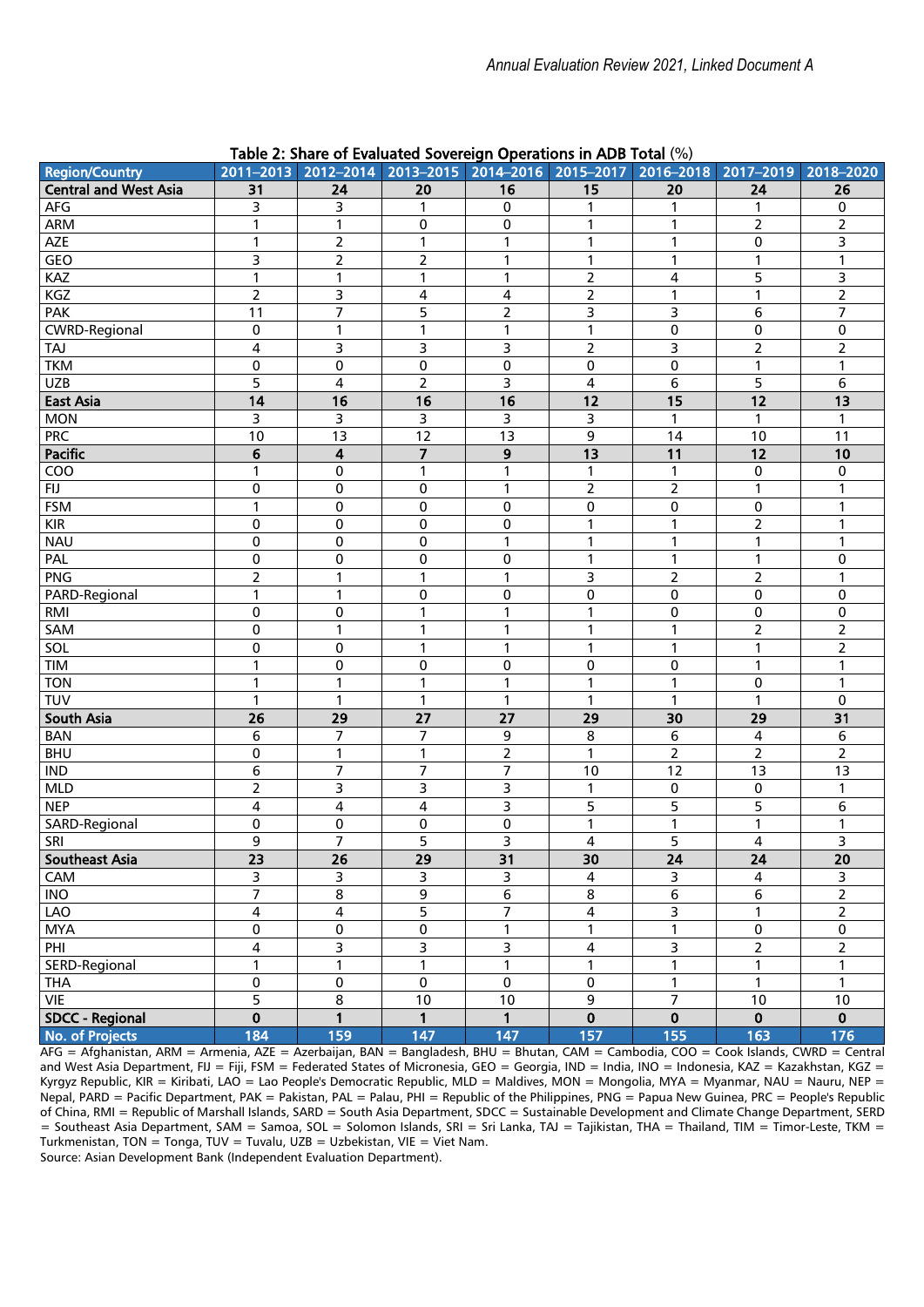|                              |                |      |                         |      |                |             |                | (5-year moving average) |                |             |                |             |                |             |                |      |
|------------------------------|----------------|------|-------------------------|------|----------------|-------------|----------------|-------------------------|----------------|-------------|----------------|-------------|----------------|-------------|----------------|------|
|                              | 2011-2013      |      | 2012-2014               |      | $2013 - 2015$  |             | $2014 - 2016$  |                         | 2015-2017      |             | $2016 - 2018$  |             | 2017-2019      |             | 2018-2020      |      |
|                              |                | HS/S |                         | HS/S |                | HS/S        |                | HS/S                    |                | HS/S        |                | HS/S        |                | HS/S        |                | HS/S |
| <b>Region/Country</b>        | No.            | (%)  | No.                     | (%)  | No.            | (%)         | No.            | (%)                     | No.            | (%)         | No.            | (%)         | No.            | (%)         | No.            | (%)  |
| <b>Central and West Asia</b> | 57             | 51   | 38                      | 45   | 30             | 47          | 24             | 54                      | 24             | 75          | 31             | 81          | 39             | 77          | 46             | 65   |
| AFG                          | 5              | 20   | 4                       | 0    | 1              | 0           | 0              |                         | 1              | 100         | 1              | 100         | 1              | 100         | 0              |      |
| ARM                          | $\mathbf 2$    | 100  | $\mathbf{1}$            | 100  | 0              |             | 0              |                         | 1              | 100         | 1              | 100         | 4              | 75          | 3              | 67   |
| AZE                          | $\overline{2}$ | 50   | 3                       | 67   | 1              | 100         | 2              | 100                     | 1              | 100         | 1              | 100         | 0              |             | 5              | 60   |
| GEO                          | 5              | 80   | 3                       | 67   | 3              | 33          | $\mathbf{1}$   | 0                       | $\mathbf{1}$   | 0           | $\overline{2}$ | 100         | 2              | 100         | $\overline{2}$ | 100  |
| KAZ                          | $\overline{2}$ | 50   | $\mathbf 1$             | 0    | $\mathbf{1}$   | 0           | $\overline{2}$ | 0                       | 3              | 67          | 6              | 67          | 8              | 75          | 6              | 67   |
| KGZ                          | 4              | 50   | 4                       | 25   | 6              | 50          | 6              | 67                      | 3              | 100         | $\overline{2}$ | 100         | 2              | 50          | 4              | 50   |
| PAK                          | 20             | 30   | 11                      | 36   | 8              | 25          | 3              | 0                       | 4              | 50          | 5              | 80          | 10             | 70          | 12             | 58   |
| <b>CWRD-Regional</b>         | 0              |      | $\mathbf 1$             | 100  | $\overline{2}$ | 100         | $\overline{2}$ | 100                     | 1              | 100         | 0              |             | 0              |             | 0              |      |
| TAJ                          | $\overline{7}$ | 86   | 4                       | 50   | 5              | 60          | 4              | 50                      | 3              | 67          | 4              | 50          | 3              | 67          | 3              | 67   |
| <b>TKM</b>                   | 0              |      | 0                       |      | 0              |             | $\mathbf 0$    |                         | 0              |             | 0              |             | 1              | 100         | $\mathbf 1$    | 100  |
| <b>UZB</b>                   | 10             | 60   | 6                       | 67   | 3              | 67          | 4              | 75                      | 6              | 83          | 9              | 89          | 8              | 88          | 10             | 70   |
| East Asia                    | 25             | 80   | 25                      | 88   | 23             | 100         | 24             | 92                      | 19             | 89          | 23             | 87          | 19             | 95          | 22             | 86   |
| <b>MON</b>                   | 6              | 33   | 4                       | 50   | 5              | 100         | 5              | 80                      | 5              | 80          | 2              | 50          | $\overline{2}$ | 100         | $\overline{2}$ | 50   |
| PRC                          | 19             | 95   | 21                      | 95   | 18             | 100         | 19             | 95                      | 14             | 93          | 21             | 90          | 17             | 94          | 20             | 90   |
| <b>Pacific</b>               | 11             | 55   | $\overline{\mathbf{z}}$ | 57   | 10             | 40          | 13             | 62                      | 21             | 52          | 17             | 59          | 19             | 42          | 17             | 53   |
| COO                          | $\mathbf{1}$   | 100  | 0                       |      | $\mathbf{1}$   | 0           | $\overline{2}$ | 50                      | 2              | 50          | 1              | 100         | 0              |             | 0              |      |
| FIJ                          | 0              |      | $\mathbf 0$             |      | 0              |             | $\mathbf{1}$   | 100                     | 3              | 33          | 3              | 33          | $\overline{2}$ | 0           | $\mathbf 1$    | 100  |
| <b>FSM</b>                   | $\mathbf{1}$   | 0    | 0                       |      | 0              |             | 0              |                         | 0              |             | 0              |             | 0              |             | $\mathbf{1}$   | 0    |
| <b>KIR</b>                   | 0              |      | 0                       |      | 0              |             | 0              |                         | 1              | 100         | 1              | 100         | 3              | 100         | 2              | 100  |
| <b>NAU</b>                   | 0              |      | 0                       |      | 0              |             | $\mathbf{1}$   | 100                     | 1              | 100         | 2              | 100         | 1              | 100         | $\overline{2}$ | 100  |
| PAL                          | 0              |      | $\mathbf 0$             |      | $\mathbf 0$    |             | $\mathbf 0$    |                         | $\mathbf{1}$   | 0           | $\mathbf{1}$   | $\mathbf 0$ | $\mathbf{1}$   | $\mathbf 0$ | 0              |      |
| <b>PNG</b>                   | 3              | 33   | $\overline{2}$          | 50   | $\overline{2}$ | $\mathbf 0$ | $\overline{2}$ | $\Omega$                | 4              | 25          | 3              | 33          | 4              | 25          | $\mathbf{1}$   | 0    |
| PARD-Regional                | $\overline{2}$ | 100  | $\mathbf 1$             | 100  | 0              |             | $\mathbf 0$    |                         | 0              |             | 0              |             | 0              |             | 0              |      |
| RMI                          | $\mathbf 0$    |      | $\mathbf 0$             |      | $\mathbf{1}$   | $\Omega$    | $\mathbf{1}$   | 0                       | $\mathbf{1}$   | $\mathbf 0$ | 0              |             | 0              |             | 0              |      |
| SAM                          | 0              |      | $\mathbf 1$             | 100  | 1              | 100         | 1              | 100                     | $\overline{2}$ | 50          | $\overline{2}$ | 50          | 3              | 33          | 3              | 33   |
| SOL                          | 0              |      | 0                       |      | $\mathbf{1}$   | 100         | $\overline{2}$ | 100                     | $\overline{2}$ | 100         | $\overline{2}$ | 50          | $\overline{2}$ | 50          | 4              | 50   |
| <b>TIM</b>                   | $\mathbf 1$    | 100  | 0                       |      | $\mathbf 0$    |             | 0              |                         | 0              |             | 0              |             | 2              | 0           | 2              | 0    |
| <b>TON</b>                   | $\mathbf 1$    | 0    | $\mathbf 1$             | 0    | $\overline{2}$ | 0           | $\overline{2}$ | 50                      | $\overline{2}$ | 50          | $\mathbf{1}$   | 100         | 0              |             | 1              | 100  |
| TUV                          | $\overline{2}$ | 50   | $\overline{2}$          | 50   | $\overline{2}$ | 100         | 1              | 100                     | 2              | 100         | 1              | 100         | 1              | 100         | 0              |      |
| <b>South Asia</b>            | 48             | 71   | 46                      | 78   | 40             | 78          | 40             | 83                      | 46             | 76          | 47             | 77          | 47             | 70          | 55             | 65   |
| <b>BAN</b>                   | 11             | 100  | 11                      | 100  | 11             | 91          | 13             | 85                      | 12             | 83          | 9              | 89          | 7              | 71          | 10             | 50   |
| <b>BHU</b>                   | 0              |      | 2                       | 50   | $\overline{2}$ | 50          | 3              | 67                      | $\mathbf{1}$   | 100         | 3              | 100         | 3              | 100         | 4              | 100  |
| <b>IND</b>                   | 11             | 82   | 11                      | 91   | 10             | 70          | 11             | 73                      | 15             | 67          | 19             | 63          | 21             | 57          | 23             | 52   |
| <b>MLD</b>                   | 3              | 33   | 5                       | 60   | 4              | 100         | 4              | 100                     | $\overline{2}$ | 100         | 0              |             | 0              |             | $\mathbf 1$    | 100  |
| <b>NEP</b>                   | $\overline{7}$ | 71   | 6                       | 83   | 6              | 83          | 5              | 100                     | 8              | 88          | 8              | 88          | 8              | 88          | 11             | 82   |
| SARD-Regional                | 0              |      | 0                       |      | 0              |             | 0              |                         | 1              | 100         | 1              | 100         | 1              | 100         | 1              | 0    |
| SRI                          | 16             | 50   | 11                      | 55   | $\overline{7}$ | 57          | 4              | 75                      | $\overline{7}$ | 57          | $\overline{7}$ | 71          | $\overline{7}$ | 71          | 5              | 100  |
| <b>Southeast Asia</b>        | 43             | 74   | 42                      | 76   | 43             | 65          | 45             | 76                      | 47             | 74          | 37             | 78          | 39             | 72          | 36             | 81   |
| CAM                          | 5              | 80   | 4                       | 75   | 4              | 25          | 4              | 50                      | 6              | 50          | 5              | 60          | 7              | 71          | 6              | 83   |
| <b>INO</b>                   | 12             | 83   | 13                      | 77   | 13             | 69          | 9              | 78                      | 12             | 83          | 9              | 89          | 9              | 78          | 4              | 75   |
| LAO                          | 8              | 75   | $\overline{7}$          | 86   | 7              | 71          | 11             | 82                      | 7              | 86          | 5              | 80          | 2              | 50          | 4              | 75   |
| <b>MYA</b>                   | 0              |      | $\mathbf 0$             |      | 0              |             | $\mathbf{1}$   | 100                     | 1              | 100         | 1              | 100         | 0              |             | 0              |      |
| PHI                          | 8              | 50   | 4                       | 50   | 4              | 50          | 5              | 60                      | 6              | 67          | 4              | 75          | 3              | 33          | 3              | 67   |
| SERD-Regional                | $\mathbf{1}$   | 100  | $\overline{2}$          | 100  | $\mathbf{1}$   | 100         | $\mathbf{1}$   | 100                     | 1              | 100         | $\mathbf{1}$   | 100         | $\mathbf{1}$   | 100         | $\mathbf 1$    | 100  |
| THA                          | 0              |      | 0                       |      | 0              |             | 0              |                         | 0              |             | 1              | 100         | 1              | 100         | 1              | 100  |
| VIE                          | 9              | 78   | 12                      | 75   | 14             | 71          | 14             | 79                      | 14             | 71          | 11             | 73          | 16             | 75          | 17             | 82   |
| <b>SDCC - Regional</b>       | $\bf{0}$       |      | $\mathbf{1}$            | 100  | $\mathbf{1}$   | 100         | $\mathbf{1}$   | 100                     | $\mathbf 0$    |             | 0              |             | 0              |             | $\mathbf{0}$   |      |
| <b>ADB</b>                   | 184            | 66   | 159                     | 70   | 147            | 69          | 147            | 76                      | 157            | 74          | 155            | 77          | 163            | 72          | 176            | 70   |

#### Table 3: Performance of Sovereign Operations by Region and Country, 2011–2020 (3-year moving average)

AFG = Afghanistan, ARM = Armenia, AZE = Azerbaijan, BAN = Bangladesh, BHU = Bhutan, CAM = Cambodia, COO = Cook Islands, CWRD = Central and West Asia Department, FIJ = Fiji, FSM = Federated States of Micronesia, GEO = Georgia, IND = India, INO = Indonesia, KAZ = Kazakhstan, KGZ = Kyrgyz Republic, KIR = Kiribati, LAO = Lao People's Democratic Republic, MLD = Maldives, MON = Mongolia, MYA = Myanmar, NAU = Nauru, NEP = Nepal, PARD = Pacific Department, PAK = Pakistan, PAL = Palau, PHI = Republic of the Philippines, PNG = Papua New Guinea, PRC = People's Republic of China, RMI = Republic of Marshall Islands, SARD = South Asia Department, SDCC = Sustainable Development and Climate Change Department, SERD = Southeast Asia Department, SAM = Samoa, SOL = Solomon Islands, SRI = Sri Lanka, TAJ = Tajikistan, THA = Thailand, TIM = Timor-Leste, TKM = Turkmenistan, TON = Tonga, TUV  $=$  Tuvalu, UZB = Uzbekistan, VIE = Viet Nam.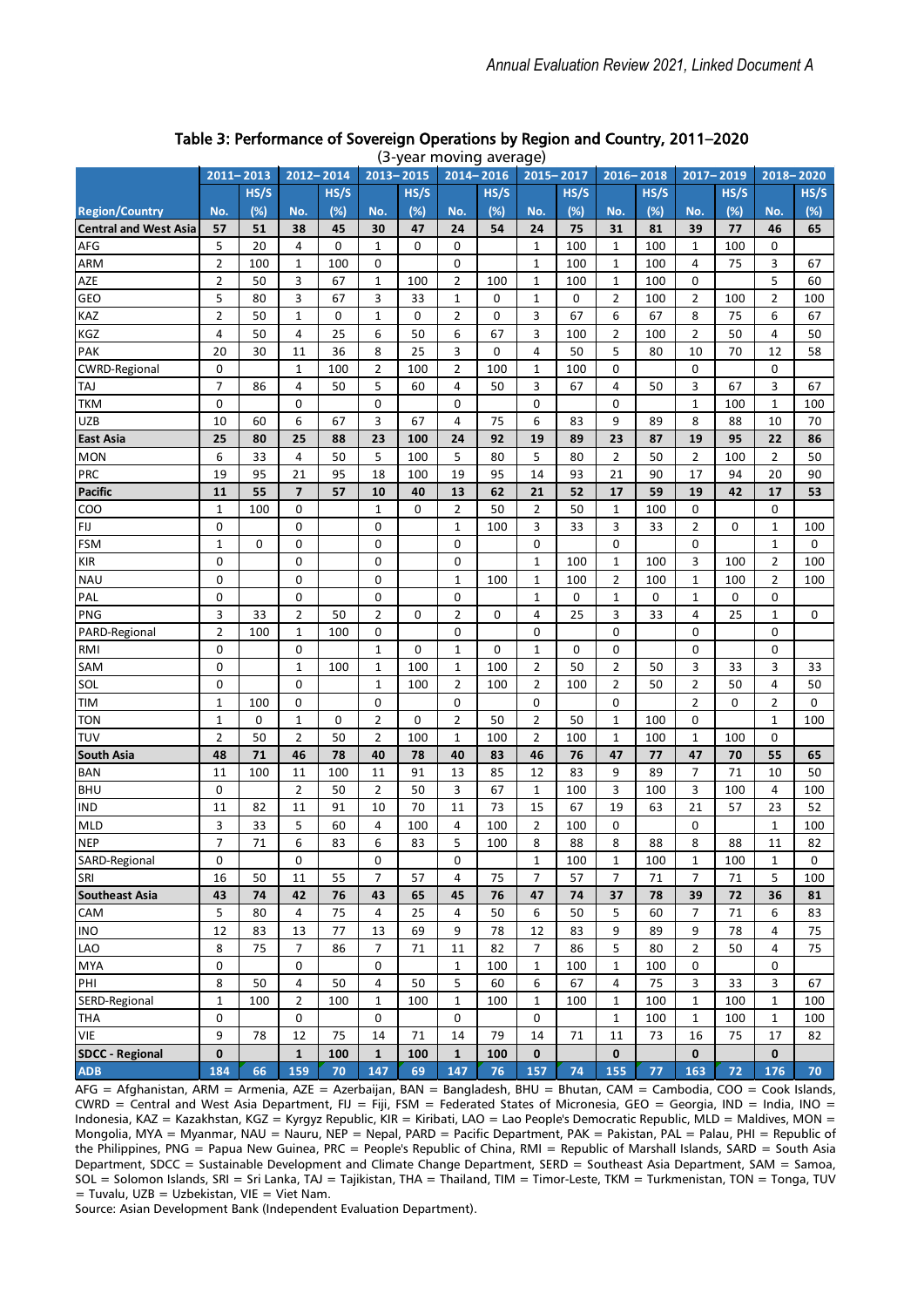|                    |     |               |     |           |                |               | average      |               |     |               |     |               |                |               |                |           |
|--------------------|-----|---------------|-----|-----------|----------------|---------------|--------------|---------------|-----|---------------|-----|---------------|----------------|---------------|----------------|-----------|
|                    |     | $2011 - 2013$ |     | 2012-2014 |                | $2013 - 2015$ |              | $2014 - 2016$ |     | $2015 - 2017$ |     | $2016 - 2018$ |                | $2017 - 2019$ |                | 2018-2020 |
|                    |     | HS/S          |     | HS/S      |                | HS/S          |              | HS/S          |     | HS/S          |     | HS/S          |                | HS/S          |                | HS/S      |
| <b>Sector</b>      | No. | (%)           | No. | (%)       | No.            | (%)           | No.          | (%)           | No. | $(\%)$        | No. | (%)           | No.            | (%)           | No.            | (%)       |
| Infrastructure     | 133 | 70            | 108 | 75        | 98             | 69            | 95           | 75            | 108 | 71            | 138 | 76            | 153            | 73            | 164            | 70        |
| <b>ANR</b>         | 41  | 76            | 31  | 81        | 30             | 73            | 24           | 71            | 19  | 63            | 23  | 70            | 30             | 70            | 34             | 71        |
| ENE                | 19  | 63            | 15  | 80        | 14             | 86            | 15           | 93            | 15  | 93            | 26  | 96            | 27             | 96            | 40             | 88        |
| <b>ICT</b>         | 3   | 100           | 3   | 100       | $\overline{2}$ | 100           | $\mathbf{1}$ | 100           | 0   |               | 1   | 100           | $\overline{2}$ | 50            | 3              | 33        |
| <b>TRA</b>         | 44  | 75            | 42  | 71        | 38             | 58            | 42           | 71            | 51  | 71            | 58  | 74            | 62             | 68            | 58             | 64        |
| <b>WUS</b>         | 26  | 54            | 17  | 65        | 14             | 71            | 13           | 69            | 23  | 65            | 30  | 67            | 32             | 69            | 29             | 59        |
| Non-Infrastructure | 83  | 59            | 82  | 68        | 77             | 71            | 77           | 79            | 79  | 78            | 63  | 83            | 63             | 75            | 62             | 81        |
| <b>EDU</b>         | 20  | 50            | 21  | 71        | 18             | 89            | 17           | 100           | 18  | 78            | 13  | 69            | 16             | 56            | 16             | 81        |
| FIN                | 23  | 43            | 22  | 45        | 16             | 44            | 19           | 58            | 18  | 72            | 16  | 75            | 14             | 64            | 13             | 62        |
| <b>HLT</b>         | 10  | 90            | 11  | 91        | 14             | 79            | 14           | 79            | 13  | 77            | 7   | 86            | 5              | 80            | $\overline{2}$ | 100       |
| <b>IND</b>         | 7   | 71            | 8   | 88        | 5              | 100           | 4            | 100           | 4   | 100           | 3   | 100           | 4              | 100           | 4              | 100       |
| PSM                | 23  | 65            | 20  | 70        | 24             | 67            | 23           | 78            | 26  | 81            | 24  | 92            | 24             | 88            | 27             | 85        |
| <b>ADB</b>         | 184 | 66            | 159 | 70        | 147            | 69            | 147          | 76            | 157 | 74            | 155 | 77            | 163            | 72            | 176            | 70        |

#### Table 4: Overall Performance of Sovereign Operations by Sector, 2011–2020 (3-year moving average)

 $\overline{ADB}$  = Asian Development Bank, ANR = agriculture, natural resources and rural development, EDU = education, ENE = energy, FIN = finance, HLT = health, HS = highly successful, ICT = information and communication technology, IND = industry and trade, PSM=public sector management, S = successful, TRA=transport, WUS=water and other urban infrastructure and services.

Note: This table considers projects' primary and secondary sector classification. As such, sum of infrastructure and non-infrastructure sectors exceeds ADB row total.

Source: Asian Development Bank (Independent Evaluation Department).

### Table 5: Relevance of Sovereign Operations by Sector, 2011–2020 (3-year moving average)

|                       |     | $2011 - 2013$ |     | 2012-2014 |                | 2013-2015 |     | $2014 - 2016$ |     | 2015-2017 |     | 2016-2018 |     | 2017-2019 |                | 2018-2020 |
|-----------------------|-----|---------------|-----|-----------|----------------|-----------|-----|---------------|-----|-----------|-----|-----------|-----|-----------|----------------|-----------|
|                       |     | HR/R          |     | HR/R      |                | HR/R      |     | HR/R          |     | HR/R      |     | HR/R      |     | HR/R      |                | HR/R      |
| <b>Sector</b>         | No. | $(\%)$        | No. | (%)       | No.            | $(\%)$    | No. | (%)           | No. | (%)       | No. | (%)       | No. | (%)       | No.            | (%)       |
| <b>Infrastructure</b> | 133 | 89            | 108 | 93        | 98             | 93        | 95  | 94            | 108 | 92        | 138 | 91        | 153 | 86        | 164            | 85        |
| <b>ANR</b>            | 41  | 88            | 31  | 87        | 30             | 90        | 24  | 92            | 19  | 95        | 23  | 87        | 30  | 80        | 34             | 76        |
| ENE                   | 19  | 89            | 15  | 100       | 14             | 100       | 15  | 100           | 15  | 100       | 26  | 92        | 27  | 89        | 40             | 93        |
| ICT                   | 3   | 100           | 3   | 100       | $\overline{2}$ | 100       | 1   | 100           | 0   |           | 1   | 100       | 2   | 50        | 3              | 33        |
| <b>TRA</b>            | 44  | 98            | 42  | 100       | 38             | 95        | 42  | 93            | 51  | 88        | 58  | 91        | 62  | 90        | 58             | 90        |
| <b>WUS</b>            | 26  | 73            | 17  | 76        | 14             | 86        | 13  | 92            | 23  | 91        | 30  | 90        | 32  | 84        | 29             | 83        |
| Non-Infrastructure    | 83  | 76            | 82  | 85        | 77             | 83        | 77  | 88            | 79  | 86        | 63  | 84        | 63  | 76        | 62             | 81        |
| <b>EDU</b>            | 20  | 75            | 21  | 86        | 18             | 83        | 17  | 88            | 18  | 78        | 13  | 69        | 16  | 63        | 16             | 81        |
| <b>FIN</b>            | 23  | 70            | 22  | 82        | 16             | 81        | 19  | 89            | 18  | 94        | 16  | 88        | 14  | 71        | 13             | 100       |
| <b>HLT</b>            | 10  | 90            | 11  | 100       | 14             | 93        | 14  | 93            | 13  | 85        | 7   | 86        | 5   | 80        | $\overline{2}$ | 100       |
| <b>IND</b>            | 7   | 86            | 8   | 100       | 5              | 100       | 4   | 100           | 4   | 100       | 3   | 100       | 4   | 100       | 4              | 100       |
| PSM                   | 23  | 74            | 20  | 75        | 24             | 75        | 23  | 83            | 26  | 85        | 24  | 88        | 24  | 83        | 27             | 85        |
| <b>ADB</b>            | 184 | 84            | 159 | 89        | 147            | 88        | 147 | 91            | 157 | 90        | 155 | 88        | 163 | 82        | 176            | 82        |

ADB = Asian Development Bank, ANR = agriculture, natural resources and rural development, EDU = education, ENE = energy, FIN = finance,  $HLT$  = health, HR = highly relevant, ICT = information and communication technology, IND = industry and trade, PSM=public sector management, R = relevant, S = successful, TRA=transport, WUS=water and other urban infrastructure and services.

Note: This table considers projects' primary and secondary sector classification. As such, the sum of infrastructure and non-infrastructure sectors exceeds ADB row total.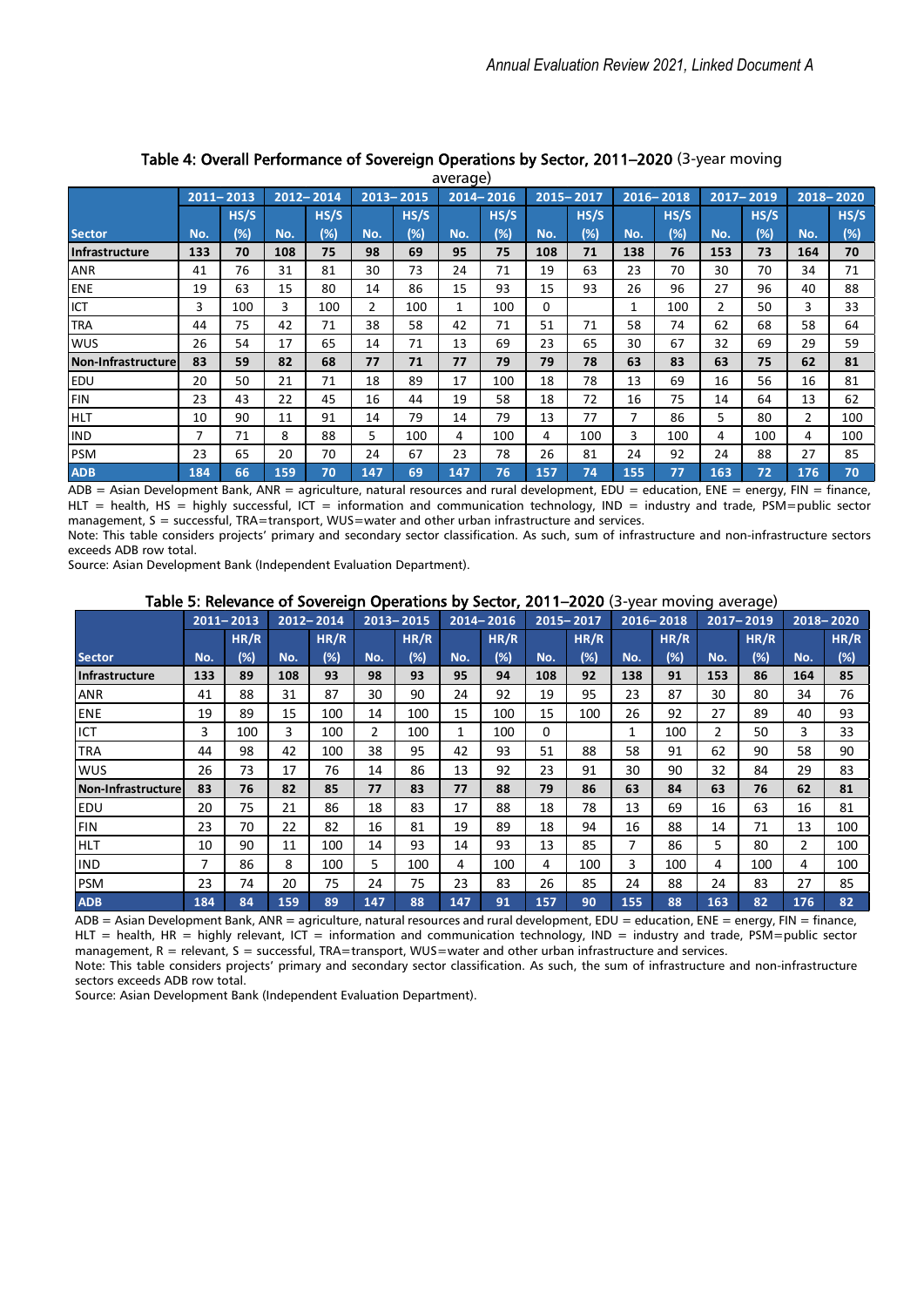|                    |     | TUDIC OF EITCONVOITOSS |     |               |                | 30            |              |               |     | $\sim$        |     | car moving average, |     |               |                |               |
|--------------------|-----|------------------------|-----|---------------|----------------|---------------|--------------|---------------|-----|---------------|-----|---------------------|-----|---------------|----------------|---------------|
|                    |     | $2011 - 2013$          |     | $2012 - 2014$ |                | $2013 - 2015$ |              | $2014 - 2016$ |     | 2015-2017     |     | $2016 - 2018$       |     | 2017-2019     |                | 2018-2020     |
|                    |     | HEv/E                  |     | <b>HEv/Ev</b> |                | <b>HEv/Ev</b> |              | <b>HEv/Ev</b> |     | <b>HEv/Ev</b> |     | <b>HEv/Ev</b>       |     | <b>HEv/Ev</b> |                | <b>HEv/Ev</b> |
| <b>Sector</b>      | No. | v(%)                   | No. | $(\%)$        | No.            | $(\%)$        | No.          | $(\%)$        | No. | (%)           | No. | (%)                 | No. | (%)           | No.            | $(\%)$        |
| Infrastructure     | 133 | 74                     | 108 | 83            | 98             | 79            | 95           | 79            | 108 | 73            | 138 | 72                  | 153 | 68            | 164            | 65            |
| <b>ANR</b>         | 41  | 71                     | 31  | 84            | 30             | 80            | 24           | 75            | 19  | 53            | 23  | 57                  | 30  | 57            | 34             | 62            |
| ENE                | 19  | 68                     | 15  | 87            | 14             | 100           | 15           | 100           | 15  | 87            | 26  | 81                  | 27  | 81            | 40             | 58            |
| ICT                | 3   | 100                    | 3   | 100           | $\overline{2}$ | 100           | $\mathbf{1}$ | 100           | 0   |               | 1   | 0                   | 2   | $\Omega$      | 3              | $\Omega$      |
| <b>TRA</b>         | 44  | 86                     | 42  | 83            | 38             | 68            | 42           | 74            | 51  | 75            | 58  | 76                  | 62  | 71            | 58             | 67            |
| <b>WUS</b>         | 26  | 58                     | 17  | 76            | 14             | 79            | 13           | 77            | 23  | 78            | 30  | 73                  | 32  | 66            | 29             | 48            |
| Non-Infrastructure | 83  | 54                     | 82  | 65            | 77             | 71            | 77           | 75            | 79  | 72            | 63  | 73                  | 63  | 67            | 62             | 65            |
| <b>EDU</b>         | 20  | 40                     | 21  | 67            | 18             | 89            | 17           | 100           | 18  | 83            | 13  | 77                  | 16  | 56            | 16             | 56            |
| <b>FIN</b>         | 23  | 43                     | 22  | 45            | 16             | 50            | 19           | 53            | 18  | 67            | 16  | 63                  | 14  | 57            | 13             | 38            |
| <b>IHLT</b>        | 10  | 80                     | 11  | 91            | 14             | 79            | 14           | 71            | 13  | 54            | 7   | 57                  | 5   | 60            | $\overline{2}$ | 100           |
| <b>IND</b>         | 7   | 71                     | 8   | 75            | 5              | 80            | 4            | 75            | 4   | 75            | 3   | 67                  | 4   | 75            | 4              | 100           |
| PSM                | 23  | 61                     | 20  | 65            | 24             | 67            | 23           | 78            | 26  | 77            | 24  | 83                  | 24  | 79            | 27             | 74            |
| <b>ADB</b>         | 184 | 66                     | 159 | 73            | 147            | 73            | 147          | 75            | 157 | 73            | 155 | 74                  | 163 | 68            | 176            | 64            |

## Table 6: Effectiveness of Sovereign Operations by Sector, 2011–2020 (3-year moving average)

 $\overline{ADB}$  = Asian Development Bank, ANR = agriculture, natural resources and rural development, EDU = education, ENE = energy, Ev = effective, FIN = finance, HEv = highly effective, HLT = health, HS = highly successful, ICT = information and communication technology, IND = industry and trade, PSM=public sector management, S = successful, TRA=transport, WUS=water and other urban infrastructure and services. Note: This table considers projects' primary and secondary sector classification. As such, the sum of infrastructure and non-infrastructure sectors exceeds ADB row total.

Source: Asian Development Bank (Independent Evaluation Department).

# Table 7: Efficiency of Sovereign Operations by Sector, 2011–2020 (3-year moving average)

|                    |     |               |     |           |     | ----          |     |               |     |           |     |               |                | --- - - - 1   |                |           |
|--------------------|-----|---------------|-----|-----------|-----|---------------|-----|---------------|-----|-----------|-----|---------------|----------------|---------------|----------------|-----------|
|                    |     | $2011 - 2013$ |     | 2012-2014 |     | $2013 - 2015$ |     | $2014 - 2016$ |     | 2015-2017 |     | $2016 - 2018$ |                | 2017-2019     |                | 2018-2020 |
|                    |     | <b>HEC/EC</b> |     | HEc/Ec    |     | HEc/Ec        |     | <b>HEc/Ec</b> |     | HEc/Ec    |     | <b>HEC/EC</b> |                | <b>HEc/Ec</b> |                | HEc/Ec    |
| <b>Sector</b>      | No. | (%)           | No. | (%)       | No. | $(\%)$        | No. | $(\%)$        | No. | $(\%)$    | No. | (%)           | No.            | (%)           | No.            | $(\%)$    |
| Infrastructure     | 133 | 62            | 108 | 70        | 98  | 66            | 95  | 71            | 108 | 69        | 138 | 75            | 153            | 75            | 164            | 72        |
| <b>ANR</b>         | 41  | 73            | 31  | 81        | 30  | 83            | 24  | 88            | 19  | 74        | 23  | 70            | 30             | 70            | 34             | 74        |
| <b>ENE</b>         | 19  | 58            | 15  | 67        | 14  | 64            | 15  | 73            | 15  | 80        | 26  | 85            | 27             | 89            | 40             | 75        |
| ICT                | 3   | 33            | 3   | 67        | 2   | 50            | 1   | 100           | 0   |           | 1   | 100           | $\overline{2}$ | 100           | 3              | 67        |
| <b>TRA</b>         | 44  | 61            | 42  | 62        | 38  | 53            | 42  | 62            | 51  | 67        | 58  | 76            | 62             | 76            | 58             | 72        |
| <b>WUS</b>         | 26  | 54            | 17  | 76        | 14  | 71            | 13  | 62            | 23  | 65        | 30  | 67            | 32             | 66            | 29             | 66        |
| Non-Infrastructure | 83  | 51            | 82  | 57        | 77  | 60            | 77  | 71            | 79  | 75        | 63  | 76            | 63             | 76            | 62             | 79        |
| <b>EDU</b>         | 20  | 55            | 21  | 67        | 18  | 72            | 17  | 82            | 18  | 78        | 13  | 69            | 16             | 69            | 16             | 88        |
| FIN                | 23  | 39            | 22  | 36        | 16  | 31            | 19  | 53            | 18  | 72        | 16  | 81            | 14             | 71            | 13             | 69        |
| <b>HLT</b>         | 10  | 70            | 11  | 64        | 14  | 64            | 14  | 64            | 13  | 62        | 7   | 57            | 5              | 60            | $\overline{2}$ | 100       |
| <b>IND</b>         | 7   | 43            | 8   | 63        | 5   | 60            | 4   | 75            | 4   | 75        | 3   | 100           | 4              | 100           | 4              | 75        |
| PSM                | 23  | 52            | 20  | 65        | 24  | 67            | 23  | 83            | 26  | 81        | 24  | 79            | 24             | 83            | 27             | 78        |
| <b>ADB</b>         | 184 | 60            | 159 | 64        | 147 | 63            | 147 | 69            | 157 | 71        | 155 | 74            | 163            | 75            | 176            | 72        |

 $ADB = Asian Development Bank, ANR = agriculture, natural resources and rural development, Ec = efficient, EDU = education, ENE = energy, FIN =$ finance, HEc = highly efficient, HLT = health, HS = highly successful, ICT = information and communication technology, IND = industry and trade, PSM=public sector management, S = successful, TRA=transport, WUS=water and other urban infrastructure and services. Note: This table considers projects' primary and secondary sector classification. As such, the sum of infrastructure and non-infrastructure sectors

exceeds ADB row total. Source: Asian Development Bank (Independent Evaluation Department).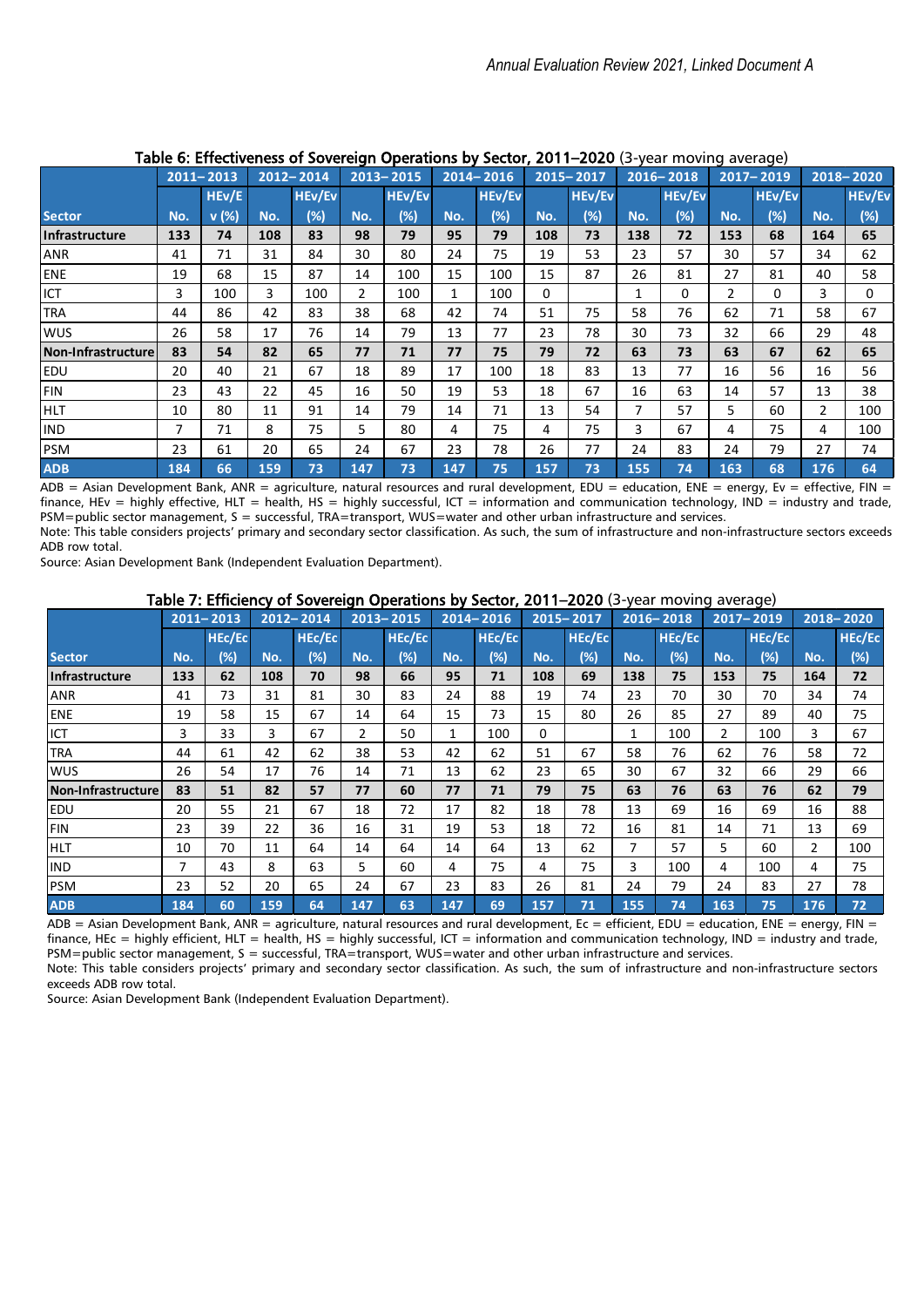|                    |     | $2011 - 2013$ |     | 2012-2014 |     | $2013 - 2015$ |              | $2014 - 2016$ |     | 2015-2017 |     | $2016 - 2018$ |                | 2017-2019 |                | 2018-2020 |
|--------------------|-----|---------------|-----|-----------|-----|---------------|--------------|---------------|-----|-----------|-----|---------------|----------------|-----------|----------------|-----------|
|                    |     | MLS/          |     | MLS/      |     | MLS/          |              | MLS/          |     | MLS/      |     | MLS/          |                | MLS/      |                | MLS/      |
| <b>Sector</b>      | No. | LS (%)        | No. | LS (%)    | No. | LS (%)        | No.          | LS (%)        | No. | LS (%)    | No. | LS (%)        | No.            | LS (%)    | No.            | LS (%)    |
| Infrastructure     | 133 | 61            | 108 | 61        | 98  | 58            | 95           | 60            | 108 | 57        | 138 | 59            | 153            | 58        | 164            | 59        |
| <b>ANR</b>         | 41  | 71            | 31  | 65        | 30  | 60            | 24           | 54            | 19  | 58        | 23  | 61            | 30             | 60        | 34             | 59        |
| ENE                | 19  | 63            | 15  | 67        | 14  | 71            | 15           | 80            | 15  | 87        | 26  | 77            | 27             | 78        | 40             | 73        |
| <b>I</b> ICT       | 3   | 67            | 3   | 67        | 2   | 100           | $\mathbf{1}$ | 100           | 0   |           | 1   | 0             | $\overline{2}$ | 50        | 3              | 33        |
| <b>TRA</b>         | 44  | 61            | 42  | 64        | 38  | 53            | 42           | 57            | 51  | 53        | 58  | 57            | 62             | 48        | 58             | 53        |
| <b>Iwus</b>        | 26  | 42            | 17  | 41        | 14  | 50            | 13           | 54            | 23  | 48        | 30  | 50            | 32             | 56        | 29             | 52        |
| Non-Infrastructure | 83  | 63            | 82  | 68        | 77  | 68            | 77           | 75            | 79  | 78        | 63  | 79            | 63             | 70        | 62             | 74        |
| <b>EDU</b>         | 20  | 70            | 21  | 76        | 18  | 72            | 17           | 88            | 18  | 89        | 13  | 85            | 16             | 81        | 16             | 88        |
| FIN                | 23  | 43            | 22  | 50        | 16  | 56            | 19           | 68            | 18  | 78        | 16  | 69            | 14             | 57        | 13             | 54        |
| <b>HLT</b>         | 10  | 80            | 11  | 82        | 14  | 71            | 14           | 71            | 13  | 77        | 7   | 100           | 5.             | 100       | $\overline{2}$ | 100       |
| <b>IND</b>         | 7   | 71            | 8   | 88        | 5   | 100           | 4            | 100           | 4   | 100       | 3   | 100           | 4              | 75        | 4              | 75        |
| PSM                | 23  | 65            | 20  | 65        | 24  | 63            | 23           | 70            | 26  | 69        | 24  | 75            | 24             | 63        | 27             | 74        |
| <b>ADB</b>         | 182 | 60            | 158 | 62        | 147 | 62            | 147          | 66            | 157 | 66        | 155 | 68            | 163            | 61        | 176            | 62        |

# Table 8: Sustainability of Sovereign Operations by Sector, 2011–2020 (3-year moving average)

ANR = agriculture, natural resources, and rural development, EDU = education, ENE = energy, FIN = finance, HLT = health, ICT = information and communication technology, IND = industry and trade, LS = likely sustainable, MLS = most likely sustainable, PSM = public sector management, S = successful, TRA = transport, WUS = water and other urban infrastructure and services.

Note: This table considers projects' primary and secondary sector classification. As such, the sum of infrastructure and non-infrastructure sectors exceeds ADB row total.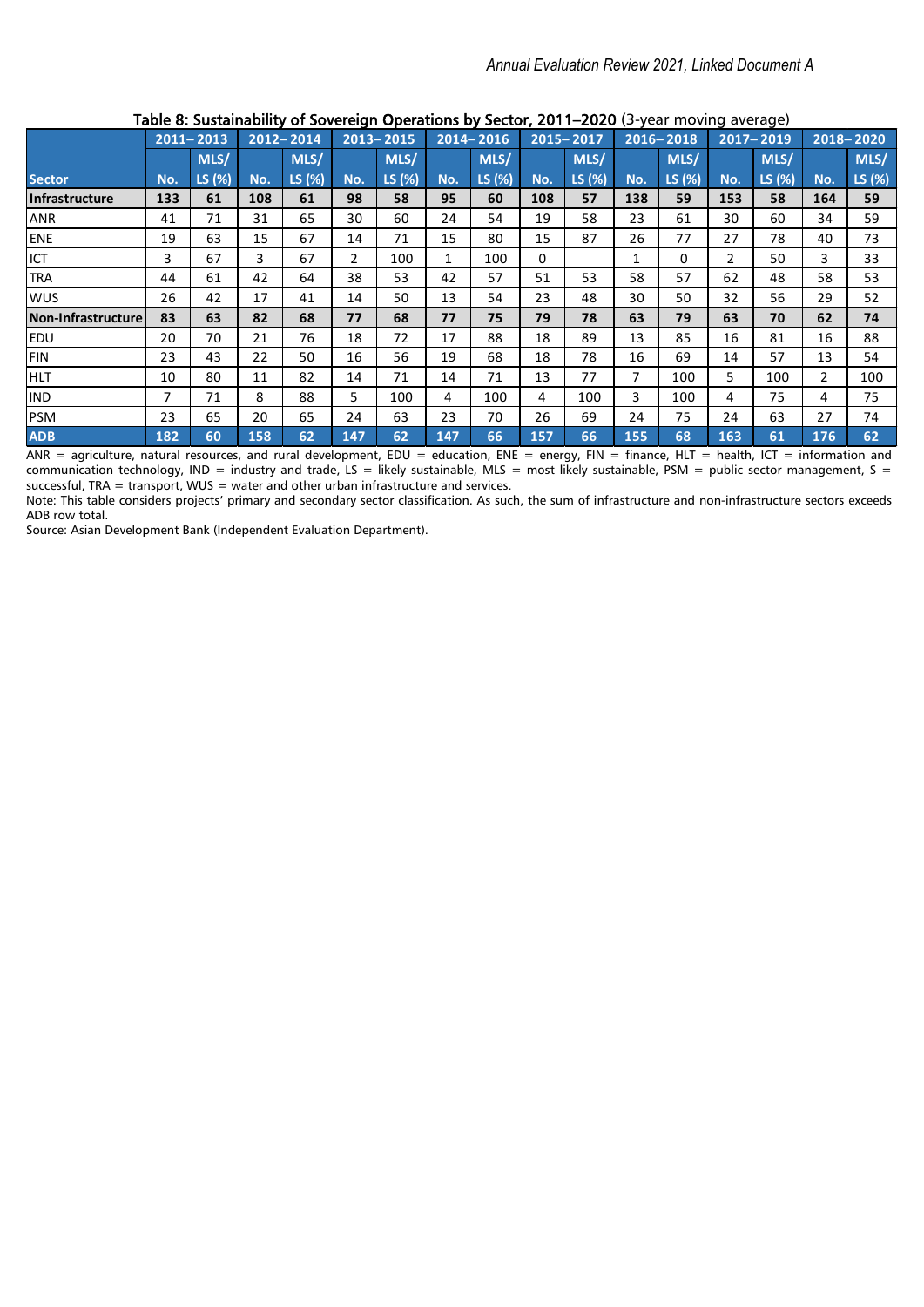|                              | 2011-2013               |      |                         | 2012-2014 | $2013 - 2015$  |             | car moving     | $rac{1}{2}$<br>$2014 - 2016$ | 2015-2017      |             | 2016-2018      |      | 2017-2019      |             |                | 2018-2020 |
|------------------------------|-------------------------|------|-------------------------|-----------|----------------|-------------|----------------|------------------------------|----------------|-------------|----------------|------|----------------|-------------|----------------|-----------|
|                              |                         | MLS/ |                         | MLS/      |                | MLS/        |                | MLS/                         |                | MLS/        |                | MLS/ |                | MLS/        |                | MLS/      |
|                              |                         | LS   |                         | LS        |                | <b>LS</b>   |                | LS                           |                | LS          |                | LS.  |                | LS.         |                | LS.       |
| <b>Region/Country</b>        | No.                     | (%)  | No.                     | (%)       | No.            | (%)         | No.            | (%)                          | No.            | (%)         | No.            | (%)  | No.            | $(\%)$      | No.            | $(\%)$    |
| <b>Central and West Asia</b> | 56                      | 48   | 37                      | 38        | 30             | 33          | 24             | 33                           | 24             | 46          | 31             | 61   | 39             | 56          | 46             | 48        |
| AFG                          | 5                       | 0    | 4                       | 0         | 1              | 0           | 0              |                              | 1              | 100         | $\mathbf{1}$   | 100  | 1              | 100         | 0              |           |
| ARM                          | $\overline{2}$          | 100  | $\mathbf{1}$            | 100       | 0              |             | $\mathbf 0$    |                              | $\mathbf{1}$   | 0           | $\mathbf{1}$   | 0    | 4              | 25          | 3              | 33        |
| AZE                          | $\overline{2}$          | 50   | 3                       | 67        | $\mathbf 1$    | 100         | $\overline{2}$ | 50                           | 1              | 0           | $\mathbf{1}$   | 0    | 0              |             | 5              | 40        |
| GEO                          | 5                       | 60   | 3                       | 33        | 3              | $\mathbf 0$ | $\mathbf 1$    | 0                            | 1              | $\mathbf 0$ | $\overline{2}$ | 100  | $\overline{2}$ | 100         | $\overline{2}$ | 100       |
| KAZ                          | $\overline{2}$          | 100  | $\mathbf 1$             | 0         | 1              | 0           | 2              | 0                            | 3              | 33          | 6              | 33   | 8              | 25          | 6              | 17        |
| KGZ                          | $\overline{\mathbf{4}}$ | 100  | 4                       | 50        | 6              | 67          | 6              | 50                           | 3              | 67          | $\overline{2}$ | 50   | $\overline{2}$ | 50          | 4              | 50        |
| PAK                          | 19                      | 16   | 10                      | 20        | 8              | 13          | 3              | 0                            | 4              | 25          | 5              | 60   | 10             | 60          | 12             | 42        |
| <b>CWRD-Regional</b>         | 0                       |      | 1                       | 0         | $\overline{2}$ | 0           | 2              | 0                            | 1              | 0           | 0              |      | 0              |             | 0              |           |
| <b>TAJ</b>                   | $\overline{7}$          | 71   | 4                       | 50        | 5              | 40          | 4              | 25                           | 3              | 33          | 4              | 25   | 3              | 0           | 3              | 0         |
| <b>TKM</b>                   | 0                       |      | 0                       |           | 0              |             | 0              |                              | $\mathbf 0$    |             | 0              |      | $\mathbf{1}$   | 100         | $\mathbf 1$    | 100       |
| <b>UZB</b>                   | 10                      | 70   | 6                       | 67        | 3              | 67          | 4              | 75                           | 6              | 83          | 9              | 100  | 8              | 100         | 10             | 80        |
| <b>East Asia</b>             | 25                      | 80   | 25                      | 80        | 23             | 96          | 24             | 92                           | 19             | 89          | 23             | 87   | 19             | 89          | 22             | 91        |
| <b>MON</b>                   | 6                       | 50   | 4                       | 50        | 5              | 100         | 5              | 80                           | 5              | 60          | 2              | 0    | $\overline{2}$ | 50          | $\overline{2}$ | 50        |
| <b>PRC</b>                   | 19                      | 89   | 21                      | 86        | 18             | 94          | 19             | 95                           | 14             | 100         | 21             | 95   | 17             | 94          | 20             | 95        |
| <b>Pacific</b>               | 11                      | 45   | $\overline{\mathbf{z}}$ | 57        | 10             | 40          | 13             | 38                           | 21             | 48          | 17             | 59   | 19             | 53          | 17             | 65        |
| COO                          | $\mathbf 1$             | 100  | 0                       |           | $\mathbf 1$    | 0           | 2              | 50                           | $\overline{2}$ | 50          | 1              | 100  | 0              |             | 0              |           |
| FIJ                          | 0                       |      | 0                       |           | 0              |             | $\mathbf{1}$   | 100                          | 3              | 67          | 3              | 67   | $\overline{2}$ | 50          | $\mathbf 1$    | 100       |
| <b>FSM</b>                   | $\mathbf{1}$            | 0    | 0                       |           | 0              |             | 0              |                              | 0              |             | 0              |      | 0              |             | $\mathbf 1$    | 100       |
| <b>KIR</b>                   | 0                       |      | 0                       |           | 0              |             | 0              |                              | $\mathbf 1$    | 100         | 1              | 100  | 3              | 33          | $\overline{2}$ | 0         |
| <b>NAU</b>                   | 0                       |      | 0                       |           | 0              |             | $\mathbf{1}$   | 0                            | 1              | 0           | 2              | 50   | 1              | 100         | $\overline{2}$ | 100       |
| PAL                          | 0                       |      | 0                       |           | 0              |             | 0              |                              | $\mathbf 1$    | 0           | $\mathbf{1}$   | 0    | $\mathbf{1}$   | 0           | 0              |           |
| PNG                          | 3                       | 33   | $\overline{2}$          | 50        | $\overline{2}$ | 0           | $\overline{2}$ | $\mathbf 0$                  | 4              | 25          | 3              | 33   | 4              | 25          | $\mathbf{1}$   | 0         |
| PARD-Regional                | $\overline{2}$          | 100  | 1                       | 100       | 0              |             | 0              |                              | 0              |             | 0              |      | 0              |             | $\mathbf 0$    |           |
| <b>RMI</b>                   | 0                       |      | 0                       |           | $\mathbf 1$    | 0           | $\mathbf 1$    | $\mathbf 0$                  | $\mathbf 1$    | 0           | 0              |      | 0              |             | $\mathbf 0$    |           |
| SAM                          | 0                       |      | $\mathbf{1}$            | 100       | $\mathbf 1$    | 100         | $\mathbf{1}$   | 100                          | $\overline{2}$ | 100         | $\overline{2}$ | 100  | 3              | 100         | 3              | 100       |
| SOL                          | 0                       |      | 0                       |           | 1              | 100         | $\overline{2}$ | 50                           | 2              | 50          | 2              | 50   | $\overline{2}$ | 50          | 4              | 50        |
| <b>TIM</b>                   | $\mathbf 1$             | 0    | 0                       |           | 0              |             | $\mathbf 0$    |                              | 0              |             | 0              |      | $\overline{2}$ | $\mathbf 0$ | $\overline{2}$ | 0         |
| <b>TON</b>                   | $\mathbf 1$             | 0    | $\mathbf{1}$            | 0         | $\overline{2}$ | 0           | $\overline{2}$ | 0                            | $\overline{2}$ | 0           | $\mathbf{1}$   | 0    | 0              |             | $\mathbf{1}$   | 100       |
| <b>TUV</b>                   | $\overline{2}$          | 50   | $\overline{2}$          | 50        | $\overline{2}$ | 100         | $\mathbf{1}$   | 100                          | $\overline{2}$ | 100         | $\mathbf{1}$   | 100  | $\mathbf{1}$   | 100         | 0              |           |
| South Asia                   | 47                      | 62   | 46                      | 65        | 40             | 63          | 40             | 70                           | 46             | 67          | 47             | 64   | 47             | 60          | 55             | 62        |
| <b>BAN</b>                   | 11                      | 82   | 11                      | 82        | 11             | 64          | 13             | 62                           | 12             | 67          | 9              | 78   | $\overline{7}$ | 86          | 10             | 80        |
| <b>BHU</b>                   | 0                       |      | $\overline{2}$          | 50        | $\overline{2}$ | 50          | 3              | 67                           | 1              | 100         | 3              | 100  | 3              | 100         | 4              | 75        |
| <b>IND</b>                   | 11                      | 82   | 11                      | 91        | 10             | 80          | 11             | 82                           | 15             | 67          | 19             | 47   | 21             | 43          | 23             | 48        |
| <b>MLD</b>                   | 3                       | 0    | 5                       | 0         | 4              | 50          | 4              | 50                           | $\overline{2}$ | 100         | 0              |      | 0              |             | 1              | 100       |
| <b>NEP</b>                   | $\overline{7}$          | 71   | 6                       | 83        | 6              | 67          | 5              | 80                           | 8              | 75          | 8              | 88   | 8              | 88          | 11             | 73        |
| SARD-Regional                | 0                       |      | 0                       |           | 0              |             | 0              |                              | 1              | 100         | 1              | 100  | 1              | 100         | 1              | 0         |
| SRI                          | 15                      | 40   | 11                      | 45        | $\overline{7}$ | 43          | 4              | 75                           | $\overline{7}$ | 43          | $\overline{7}$ | 43   | 7              | 29          | 5              | 60        |
| <b>Southeast Asia</b>        | 43                      | 67   | 42                      | 69        | 43             | 67          | 45             | 73                           | 47             | 74          | 37             | 73   | 39             | 56          | 36             | 61        |
| CAM                          | 5                       | 80   | 4                       | 75        | 4              | 50          | 4              | 50                           | 6              | 50          | 5              | 60   | 7              | 14          | 6              | 17        |
| INO                          | 12                      | 83   | 13                      | 69        | 13             | 62          | 9              | 67                           | 12             | 75          | 9              | 67   | 9              | 56          | 4              | 50        |
| LAO                          | 8                       | 50   | 7                       | 71        | $\overline{7}$ | 71          | 11             | 73                           | 7              | 71          | 5              | 60   | $\overline{2}$ | 50          | 4              | 75        |
| MYA                          | 0                       |      | 0                       |           | 0              |             | 1              | 100                          | 1              | 100         | 1              | 100  | 0              |             | 0              |           |
| PHI                          | 8                       | 63   | 4                       | 75        | 4              | 100         | 5              | 100                          | 6              | 83          | 4              | 75   | 3              | 33          | 3              | 67        |
| SERD-Regional                | $\mathbf{1}$            | 100  | $\overline{2}$          | 100       | $\mathbf 1$    | 100         | $\mathbf 1$    | 100                          | 1              | 100         | 1              | 100  | $\mathbf{1}$   | 100         | $\mathbf{1}$   | 100       |
| <b>THA</b>                   | 0                       |      | 0                       |           | 0              |             | 0              |                              | 0              |             | 1              | 100  | $\mathbf{1}$   | 100         | $\mathbf{1}$   | 100       |
| VIE                          | 9                       | 56   | 12                      | 58        | 14             | 64          | 14             | 71                           | 14             | 79          | 11             | 82   | 16             | 75          | 17             | 71        |
| <b>SDCC - Regional</b>       | 0                       |      | $\mathbf{1}$            | 100       | $\mathbf{1}$   | 100         | $\mathbf{1}$   | 100                          | $\mathbf{0}$   |             | 0              |      | $\mathbf{0}$   |             | $\mathbf{0}$   |           |
| <b>ADB</b>                   | 182                     | 60   | 158                     | 62        | 147            | 62          | 147            | 66                           | 157            | 66          | 155            | 68   | 163            | 61          | 176            | 62        |

#### Table 9: Sustainability of Sovereign Operations by Region and Country, 2011–2020 (3-year moving average)

AFG = Afghanistan, ARM = Armenia, AZE = Azerbaijan, BAN = Bangladesh, BHU = Bhutan, CAM = Cambodia, COO = Cook Islands,  $CWRD =$  Central and West Asia Department, FIJ = Fiji, FSM = Federated States of Micronesia, GEO = Georgia, IND = India, INO = Indonesia, KAZ = Kazakhstan, KGZ = Kyrgyz Republic, KIR = Kiribati, LAO = Lao People's Democratic Republic, LS = likely sustainable, MLD = Maldives, MLS = most likely sustainable, MON = Mongolia, MYA = Myanmar, NAU = Nauru, NEP = Nepal, PARD = Pacific Department, PAK = Pakistan, PAL = Palau, PHI = Republic of the Philippines, PNG = Papua New Guinea, PRC = People's Republic of China, RMI = Republic of Marshall Islands, SARD = South Asia Department, SDCC = Sustainable Development and Climate Change Department, SERD = Southeast Department, SAM = Samoa, SOL = Solomon Islands, SRI = Sri Lanka, TAJ = Tajikistan, THA = Thailand, TIM = Timor-Leste, TKM = Turkmenistan, TON = Tonga, TUV = Tuvalu, UZB = Uzbekistan, VIE = Viet Nam. Source: Asian Development Bank (Independent Evaluation Department).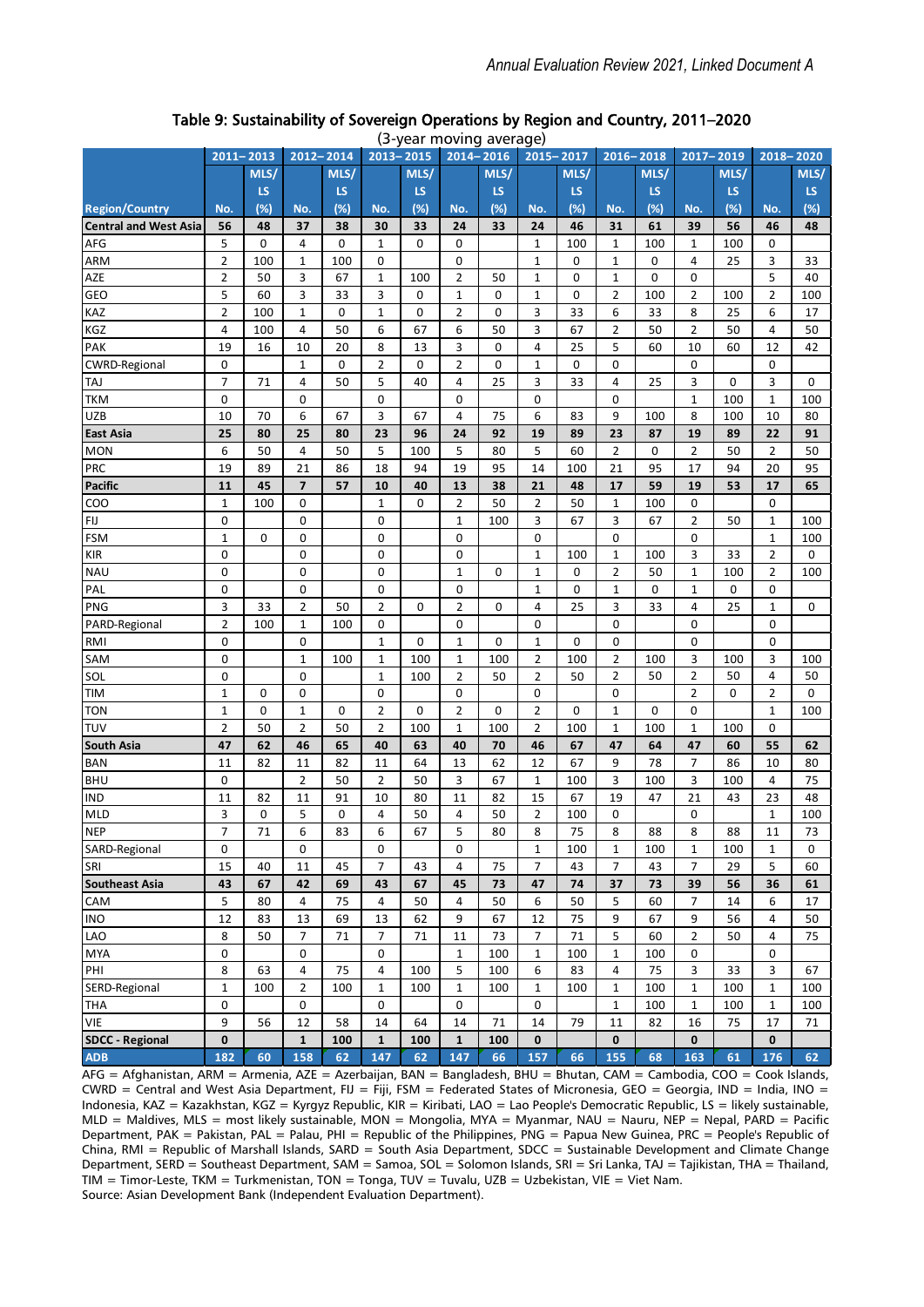|                              | $2011 - 2013$        |           |                               | 2012-2014 |                | $2013 - 2015$ | פווויטיוו ווטין כן | uveruge,<br>2014-2016 | 2015-2017      |          |                | $2016 - 2018$ |                               | 2017-2019 |                | 2018-2020 |
|------------------------------|----------------------|-----------|-------------------------------|-----------|----------------|---------------|--------------------|-----------------------|----------------|----------|----------------|---------------|-------------------------------|-----------|----------------|-----------|
|                              |                      | HS/S      |                               | HS/S      |                | HS/S          |                    | HS/S                  |                | HS/S     |                | HS/S          |                               | HS/S      |                | HS/S      |
| <b>Region/Country</b>        | No.                  | (%)       | No.                           | (%)       | No.            | (%)           | No.                | (%)                   | No.            | (%)      | No.            | (%)           | No.                           | (%)       | No.            | (%)       |
| <b>Central and West Asia</b> | 57                   | 51        | 38                            | 45        | 30             | 47            | 24                 | 54                    | 24             | 75       | 31             | 81            | 39                            | 77        | 46             | 65        |
| <b>ANR</b>                   | 13                   | 46        | 6                             | 50        | 6              | 33            | 4                  | 25                    | 5              | 60       | 4              | 75            | 6                             | 100       | 5              | 80        |
| EDU                          | 9                    | 33        | 4                             | 50        | 3              | 67            | 1                  | 100                   | 0              |          | 0              |               | 0                             |           | 1              | 100       |
| ENE                          | $\mathbf 1$          | 0         | $\overline{2}$                | 50        | $\mathbf 1$    | 100           | $\overline{2}$     | 100                   | 2              | 100      | 6              | 100           | 6                             | 100       | 8              | 88        |
| <b>FIN</b>                   | 8                    | 25        | $\overline{7}$                | 14        | 4              | 25            | 5                  | 40                    | 4              | 50       | 5              | 40            | 5                             | 40        | $\overline{7}$ | 57        |
| <b>HLT</b>                   | 6                    | 83        | $\overline{2}$                | 100       | 2              | 50            | $\mathbf{1}$       | 0                     | $\mathbf{1}$   | 0        | 0              |               | 0                             |           | 0              |           |
| <b>IND</b>                   | $\overline{2}$       | 50        | $\mathbf{1}$                  | 100       | $\mathbf 1$    | 100           | 0                  |                       | 0              |          | 0              |               | 0                             |           | $\mathbf{1}$   | 100       |
| ICT                          | $\mathbf 1$          | 100       | $\mathbf 1$                   | 100       | $\mathbf 1$    | 100           | 0                  |                       | 0              |          | 0              |               | 0                             |           | 0              |           |
| <b>PSM</b>                   | 9                    | 78        | 5                             | 60        | 6              | 50            | 6                  | 50                    | 6              | 67       | 6              | 83            | $\overline{7}$                | 71        | 9              | 67        |
| <b>TRA</b>                   | 14                   | 64        | 12                            | 50        | 9              | 44            | 8                  | 63                    | 10             | 90       | 12             | 83            | 16                            | 75        | 13             | 62        |
| <b>WUS</b>                   | 8                    | 25        | 5                             | 20        | 3              | 33            | 1                  | $\mathbf 0$           | $\overline{2}$ | 150      | 5              | 120           | 8                             | 125       | 12             | 83        |
| East Asia                    | 25                   | 80        | 25                            | 88        | 23             | 100           | 24                 | 92                    | 19             | 89       | 23             | 87            | 19                            | 95        | 22             | 86        |
| ANR                          | 5                    | 80        | 4                             | 100       | 3              | 100           | $\overline{2}$     | 100                   | 1              | 100      | 5              | 100           | 7                             | 100       | 10             | 90        |
| EDU                          | $\mathbf 1$          | 100       | $\mathbf 1$                   | 100       | 3              | 100           | 3                  | 100                   | 3              | 100      | $\mathbf 1$    | 100           | $\mathbf{1}$                  | 100       | $\mathbf{1}$   | 100       |
| ENE                          | 5                    | 80        | 5                             | 100       | 5              | 100           | 5                  | 100                   | 3              | 100      | 5              | 100           | 4                             | 100       | 7              | 100       |
| <b>FIN</b>                   | $\mathbf{1}$         | 0         | $\mathbf 1$                   | 0         | 0              |               | 0                  |                       | 0              |          | 0              |               | 0                             |           | 0              |           |
| HLT                          | $\mathbf 1$          | 100       | $\mathbf 1$                   | 100       | $\overline{2}$ | 100           | $\mathbf 1$        | 100                   | $\mathbf 1$    | 100      | 0              |               | $\mathbf 0$                   |           | $\mathbf 0$    |           |
| <b>IND</b>                   | 0                    |           | $\mathbf 1$                   | 100       | 1              | 100           | 1                  | 100                   | 0              |          | 0              |               | 0                             |           | 1              | 100       |
| <b>PSM</b>                   | 3                    | 67        | $\overline{2}$                | 50        | 1              | 100           | 0                  |                       | 0              |          | 0              |               | $\overline{2}$                | 100       | $\overline{2}$ | 100       |
| <b>TRA</b>                   | 8                    | 88        | 9                             | 89        | 7              | 100           | 10                 | 90                    | 10             | 90       | 13             | 85            | 9                             | 89        | 8              | 75        |
| <b>WUS</b>                   | 4                    | 75        | 4                             | 100       | 4              | 100           | 5                  | 80                    | 5              | 120      | $\overline{7}$ | 143           | 5                             | 180       | 5              | 120       |
| Pacific                      | 11                   | 55        | 7                             | 57        | 10             | 40            | 13                 | 62                    | 21             | 52       | 17             | 59            | 19                            | 42        | 17             | 53        |
| <b>ANR</b>                   | 0                    |           | 0                             |           | 0              |               | 0                  |                       | 1              | 0        | 1              | 0             | 1                             | 0         | $\mathbf 0$    |           |
| <b>EDU</b>                   | $\mathbf{1}$         | 0         | $\overline{2}$                | 50        | $\mathbf 1$    | 100           | $\mathbf{1}$       | 100                   | $\mathbf{1}$   | 0        | $1\,$          | 0             | 3                             | 33        | 3              | 67        |
| ENE                          | $\pmb{0}$            |           | $\mathbf 1$                   | 100       | $\mathbf 1$    | 100           | $\mathbf{1}$       | 100                   | 0              |          | 0              |               | $\mathbf 0$                   |           | 5              | 60        |
| <b>FIN</b>                   | $\mathbf 1$          | 100       | $\mathbf 1$                   | 100       | 0              |               | $\mathbf{1}$       | 100                   | $\mathbf{1}$   | 100      | $\mathbf{1}$   | 100           | 0                             |           | 0              |           |
| <b>HLT</b>                   | $\mathbf 1$          | 100       | $\mathbf{1}$                  | 100       | 0              |               | $\mathbf{1}$       | 100                   | $\overline{2}$ | 100      | $\overline{2}$ | 100           | $\mathbf{1}$                  | 100       | 0              |           |
| ICT                          | 0                    |           | $\mathbf 1$                   | 100       | $\mathbf 1$    | 100           | $\mathbf{1}$       | 100                   | 0              |          | 0              |               | $\mathbf 1$                   | 0         | $\mathbf 1$    | 0         |
| <b>PSM</b>                   | 4                    | 25        | 3                             | 67        | $\overline{7}$ | 57            | $\overline{7}$     | 71                    | 9              | 78       | 6              | 100           | 5                             | 100       | $\overline{4}$ | 75        |
| <b>TRA</b>                   | 3                    | 100       | $\mathbf 1$                   | 0         | 3              | 0             | 6                  | 50                    | 8              | 38       | 7              | 43            | 7                             | 14        | 5              | 40        |
| <b>WUS</b>                   | $\overline{2}$       | 50        | 1                             | 200       | 1              | 200           | 2                  | 150                   | 4              | 75       | 4              | 75            | 4                             | 50        | 1              | 0         |
| South Asia                   | 48                   | 71        | 46                            | 78        | 40             | 78            | 40                 | 83                    | 46             | 76       | 47             | 77            | 47                            | 70        | 55             | 65        |
| ANR                          | 11                   | 100       | 8                             | 100       | 6              | 100           | 5                  | 80                    | 4              | 50       | 8              | 63            | 5                             | 60        | 9              | 78        |
| EDU                          | 5                    | 40        | $\overline{7}$                | 57        | 5              | 80            | 4                  | 100                   | 5              | 60       | $\overline{4}$ | 50            | 5                             | 20        | 6              | 67        |
| ENE                          | 8                    | 50        | $\overline{4}$                | 50        | 3              | 67            | 3                  | 100                   | 5              | 100      | 10             | 90            | 12                            | 92        | 13             | 85        |
| <b>FIN</b>                   | 10                   | 50        | $\overline{7}$                | 71        | 5              | 60            | 5                  | 80                    | 6              | 83       | 4              | 100           | 4                             | 75        | 3              | 67        |
| <b>HLT</b>                   | 0                    |           | 0                             |           | $\mathbf 1$    | 100           | $\mathbf{1}$       | 100                   | $\mathbf{1}$   | 100      | $\mathbf 0$    |               | $\mathbf 0$                   |           | 0              |           |
| <b>IND</b>                   | 2                    | 50        | $\overline{4}$                | 75        | 3              | 100           | 3                  | 100                   | $\overline{2}$ | 100      | 1              | 100           | 1                             | 100       | 1              | 100       |
| ICT                          | $\mathbf{1}$         | 100       | $\mathbf 1$                   | 100       | 0              |               | 0                  |                       | 0              |          | $\mathbf 0$    |               | $\mathbf 0$                   |           | $\mathbf{1}$   | 0         |
| PSM<br><b>TRA</b>            | $\overline{2}$<br>11 | 100<br>82 | $\overline{\mathbf{4}}$<br>13 | 100<br>77 | 4<br>12        | 100<br>50     | 5<br>12            | 100<br>67             | 4<br>15        | 75<br>73 | 5<br>16        | 80<br>81      | $\overline{\mathbf{4}}$<br>19 | 75<br>74  | 4<br>23        | 100<br>61 |
| <b>WUS</b>                   | 4                    | 75        | 4                             | 75        | 4              | 75            | 3                  | 67                    | 8              | 63       | 10             | 70            | 10                            | 60        | 8              | 38        |
| <b>Southeast Asia</b>        | 43                   | 74        | 42                            | 76        | 43             | 65            | 45                 | 76                    | 47             | 74       | 37             | 78            | 39                            | 72        | 36             | 81        |
| ANR                          | 12                   | 83        | 12                            | 75        | 14             | 71            | 12                 | 75                    | 8              | 75       | 5              | 60            | 11                            | 45        | 10             | 40        |
| EDU                          | 4                    | 100       | 7                             | 100       | 6              | 100           | 8                  | 100                   | 9              | 89       | 7              | 86            | 7                             | 86        | 5              | 100       |
| <b>ENE</b>                   | 5                    | 80        | 3                             | 100       | 4              | 75            | 4                  | 75                    | 5              | 80       | 5              | 100           | 5                             | 100       | 7              | 100       |
| <b>FIN</b>                   | 3                    | 67        | 6                             | 50        | 7              | 43            | 8                  | 50                    | 7              | 71       | 6              | 83            | 5                             | 80        | $\overline{2}$ | 100       |
| <b>HLT</b>                   | 2                    | 100       | 6                             | 83        | 8              | 75            | 9                  | 78                    | 8              | 75       | 5              | 80            | 4                             | 75        | 2              | 100       |
| IND                          | 3                    | 100       | $\overline{2}$                | 100       | 0              |               | 0                  |                       | 2              | 100      | $\overline{2}$ | 100           | 3                             | 100       | $\mathbf 1$    | 100       |
| ICT                          | 1                    | 100       | 0                             |           | 0              |               | 0                  |                       | 0              |          | 1              | 100           | 1                             | 100       | 1              | 100       |
| <b>PSM</b>                   | 5                    | 60        | 6                             | 67        | 6              | 67            | 5                  | 100                   | 7              | 100      | 7              | 100           | 6                             | 100       | 8              | 100       |
| <b>TRA</b>                   | 8                    | 63        | 7                             | 86        | 7              | 71            | 6                  | 83                    | 8              | 50       | 9              | 67            | 10                            | 70        | 8              | 88        |
| <b>WUS</b>                   | 8                    | 63        | 3                             | 67        | 2              | 50            | 2                  | 50                    | 4              | 50       | 4              | 75            | 5                             | 120       | 3              | 167       |
| <b>SDCC - Regional</b>       | 0                    |           | $\mathbf{1}$                  | 100       | $\mathbf{1}$   | 100           | 1                  | 100                   | 0              |          | $\bf{0}$       |               | 0                             |           | $\bf{0}$       |           |
| ANR                          | 0                    |           | $\mathbf 1$                   | 100       | 1              | 100           | 1                  | 100                   | 0              |          | 0              |               | 0                             |           | 0              |           |
| <b>HLT</b>                   | 0                    |           | $\mathbf{1}$                  | 100       | $\mathbf{1}$   | 100           | $\mathbf{1}$       | 100                   | 0              |          | 0              |               | 0                             |           | 0              |           |
| <b>ADB</b>                   | 184                  | 66        | 159                           | 70        | 147            | 69            | 147                | 76                    | 157            | 74       | 155            | 77            | 163                           | 72        | 176            | 70        |

#### Table 10: Performance of Sovereign Operations by Region and Sector, 2011–2020 (3-year moving average)

 $AR =$  agriculture, natural resources, and rural development, EDU = education, ENE = energy, FIN = finance, HLT = health, HS = highly successful, ICT = information and communication technology, IND = industry and trade, PSM = public sector management; S = successful, TRA = transport, WUS = water and other urban infrastructure and services.

Note: This table considers projects' primary and secondary sector classification. As such, the sum of infrastructure and noninfrastructure sectors exceeds ADB row total.